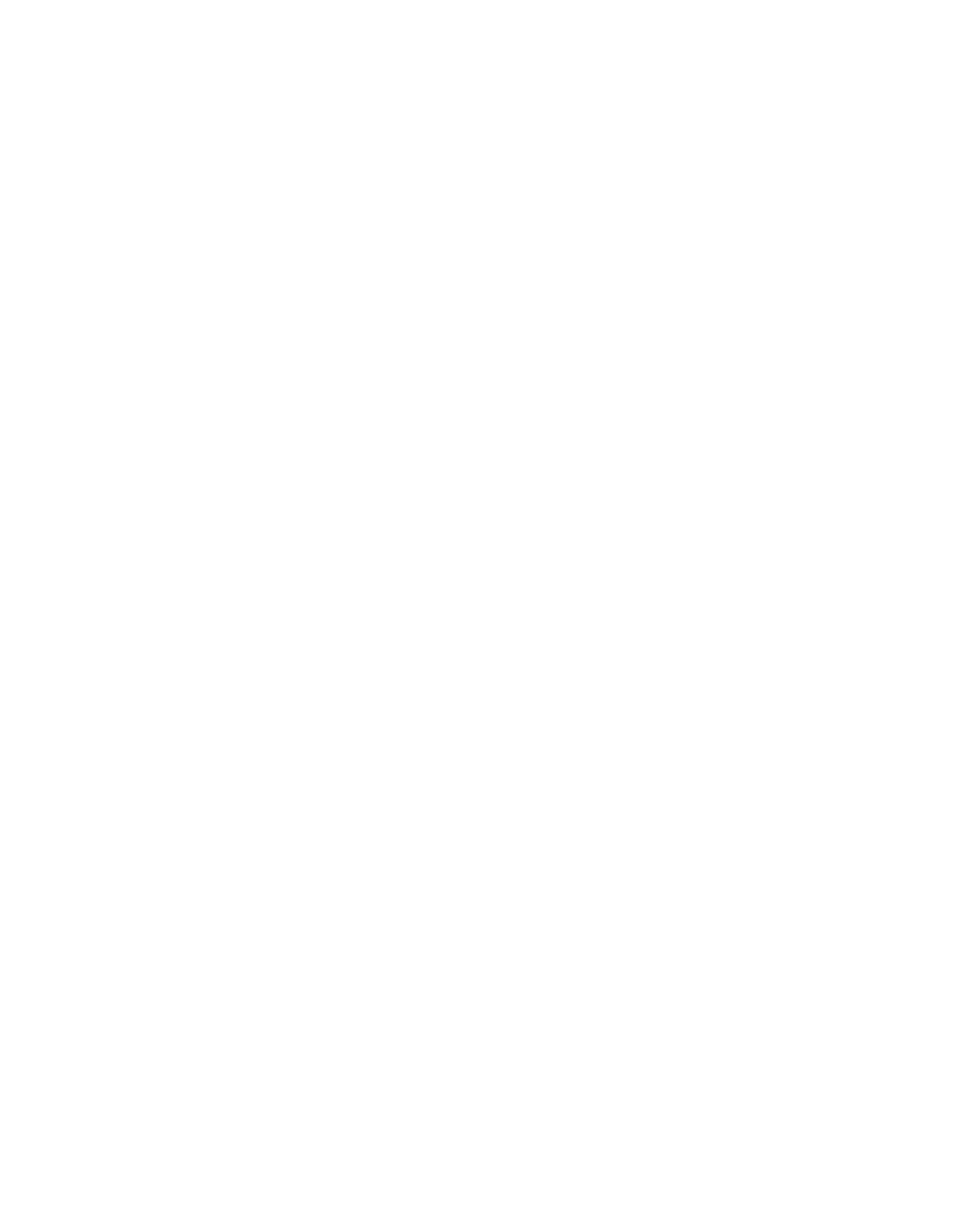## **Location of area-based initiatives**

The Government has introduced a number of new area-based initiatives and zones including the New Deal for Communities (NDC) and Sure Start while existing policies such as the Single Regeneration Budget have been revamped with a greater emphasis placed on targeting areas of severe need. These policies have been disproportionately targeted on deprived areas – out of the 44 most deprived local authority districts as measured by DETR's 1998 Index of Local Deprivation, all but three have at least one areabased initiative as well as an SRB scheme. The table illustrates this for some of the Local Authority districts which make up the 'six areas' to be studied by DETR into the interaction between initiatives. (These initiatives are evolving, so this table may change over time.)

|                      | <b>Health</b><br><b>Action</b><br>Zone | <b>Employ-</b><br>ment<br>Zone | <b>Education</b><br><b>Action</b><br>Zone | <b>New</b><br><b>Start</b> | <b>LGA</b><br><b>New</b><br>Commit-<br>ment | <b>NDC</b><br>Path-<br><b>Finder</b> | <b>SRB</b>   | <b>Sure</b><br><b>Start</b> | <b>Better</b><br><b>Deal</b><br>for<br><b>Older</b><br>People |
|----------------------|----------------------------------------|--------------------------------|-------------------------------------------|----------------------------|---------------------------------------------|--------------------------------------|--------------|-----------------------------|---------------------------------------------------------------|
| Hackney              | V                                      |                                |                                           | $\checkmark$               |                                             | V                                    | $\checkmark$ | V                           | $\boldsymbol{\nu}$                                            |
| Newham               | $\checkmark$                           | V                              | $\checkmark$                              | V                          | $\boldsymbol{\mathcal{U}}$                  | V                                    | $\checkmark$ | $\checkmark$                |                                                               |
| <b>Tower Hamlets</b> | $\checkmark$                           | $\checkmark$                   |                                           | V                          |                                             | V                                    | $\checkmark$ | $\checkmark$                |                                                               |
| Newcastle            | $\checkmark$                           |                                | $\checkmark$                              | $\checkmark$               |                                             | $\checkmark$                         | $\checkmark$ | $\checkmark$                | $\checkmark$                                                  |
| Plymouth             | $\checkmark$                           | $\checkmark$                   | $\checkmark$                              | $\checkmark$               | V                                           |                                      | $\checkmark$ | $\checkmark$                | $\boldsymbol{\nu}$                                            |
| Sandwell             | $\checkmark$                           |                                |                                           | V                          | $\checkmark$                                | V                                    | V            | $\checkmark$                |                                                               |
| Doncaster            | $\checkmark$                           | $\boldsymbol{\nu}$             |                                           | V                          |                                             |                                      | $\checkmark$ | $\checkmark$                |                                                               |
| <b>Barnsley</b>      | $\checkmark$                           |                                | $\checkmark$                              | $\checkmark$               | $\checkmark$                                |                                      | $\checkmark$ |                             |                                                               |
| Rotherham            | $\checkmark$                           |                                |                                           | $\checkmark$               |                                             |                                      | $\checkmark$ | V                           |                                                               |
| Sheffield            |                                        |                                | V                                         | $\checkmark$               |                                             |                                      | V            | V                           | ✓                                                             |

#### **The arguments for and against area-based initiatives**

| <b>Arguments for initiatives</b>                                                                                | <b>Arguments against</b>                                                            |
|-----------------------------------------------------------------------------------------------------------------|-------------------------------------------------------------------------------------|
| There are identifiable geographical areas                                                                       | Most deprived people do not live in the                                             |
| that suffer disproportionately from                                                                             | most deprived areas and will be missed by                                           |
| deprivation.                                                                                                    | most of the area-targeted programmes.                                               |
| Problems overlap geographically and they                                                                        | Area-targeted policies are unfair on those                                          |
| may be made worse when they all co-exist.                                                                       | areas which are not covered.                                                        |
| There is increased polarisation between                                                                         | Area-based approaches may simply                                                    |
| deprived and more affluent areas.                                                                               | displace 'the problem'                                                              |
| If problems are concentrated, more<br>deprived people are captured if resources<br>are geographically targeted. | Small area data on deprivation is not good<br>enough to back up targeting decisions |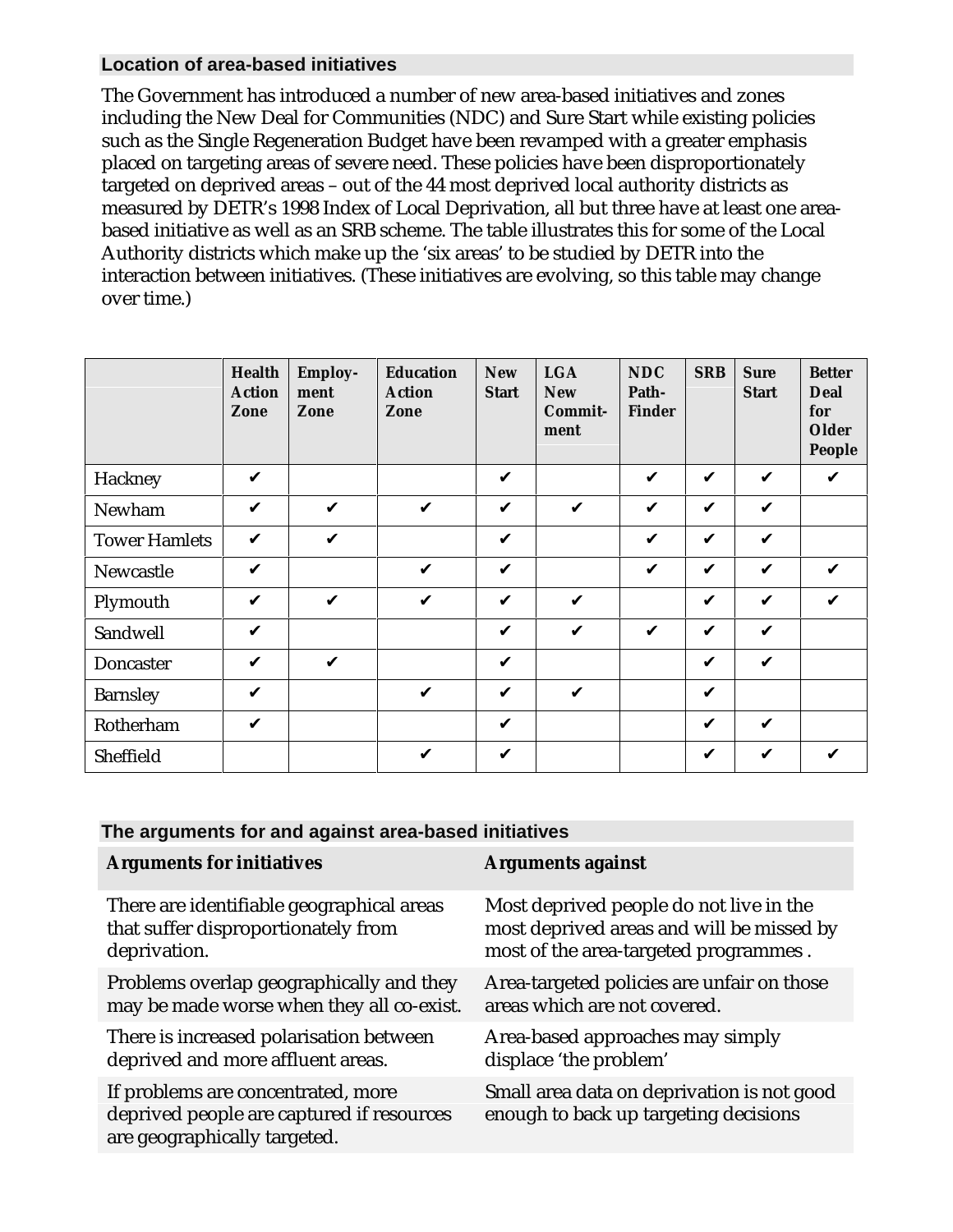| Focusing activity on small areas within                                                              | Area interventions interfere with the                                             |
|------------------------------------------------------------------------------------------------------|-----------------------------------------------------------------------------------|
| tight boundaries can have more impact.                                                               | market, doing more harm than good.                                                |
| Area-targeted programmes can be more<br>effective through a 'bottom up' approach<br>and partnership. | The problems are generated nationally –<br>therefore action needs to be national. |
| Successful area-based programmes may act                                                             | Area programmes may detract from the                                              |
| as pilots for mainstream policies.                                                                   | need to do more at a national level.                                              |

#### **Concentration of Deprivation**

Social and economic deprivation and poor environmental conditions are geographically concentrated and the gap may be widening:

- *Lack of work*: 42% of children in the 5% most deprived wards lived in households with no earners in 1991.
- *Low income*: receipt of income support is nearly twice as high in the 44 most deprived LA districts as in other areas.
- *Health*: mortality ratios are significantly higher– all but 4 of the 44 most deprived districts had mortality ratios above or equal to the relevant regional average.
- *Education*: over a third of pupils in the most deprived districts achieved zero or low GCSE results*.*
- *Crime*: levels of crime and fear of crime are greatest in deprived areas and doing something about crime and vandalism is a top priority for local people.

The most deprived local authority districts in England tend to be the large cities, some other urban areas of the North and Midlands and a number of London boroughs. Concentration of deprivation on social housing estates is a major part of the explanation for the high levels of deprivation in the capital, but outside London the picture is complicated and social housing estates are not always the most deprived.

#### **Explanations**

Explanations for the geographical concentration of labour market deprivation include:

- $\triangleright$  Economic trends have had a disproportionate impact on jobs in many cities and other types of areas, eg. coalmining areas.
- $\triangleright$  The private sector is often reluctant to invest in deprived areas and employers may discriminate against people living in certain areas or estates.
- $\triangleright$  Housing policies and the closer link between tenure and deprivation has resulted in geographical concentrations of people at a labour market disadvantage.
- $\triangleright$  Low educational attainment in deprived areas and fewer formal skills mean there is a mis-match between the jobs available and the skills of local people.
- $\triangleright$  The peripheral location of some estates, combined with lack of affordable public transport, makes it difficult to access low paid jobs.
- Disadvantaged ethnic minority groups are geographically clustered and suffer from racial discrimination.